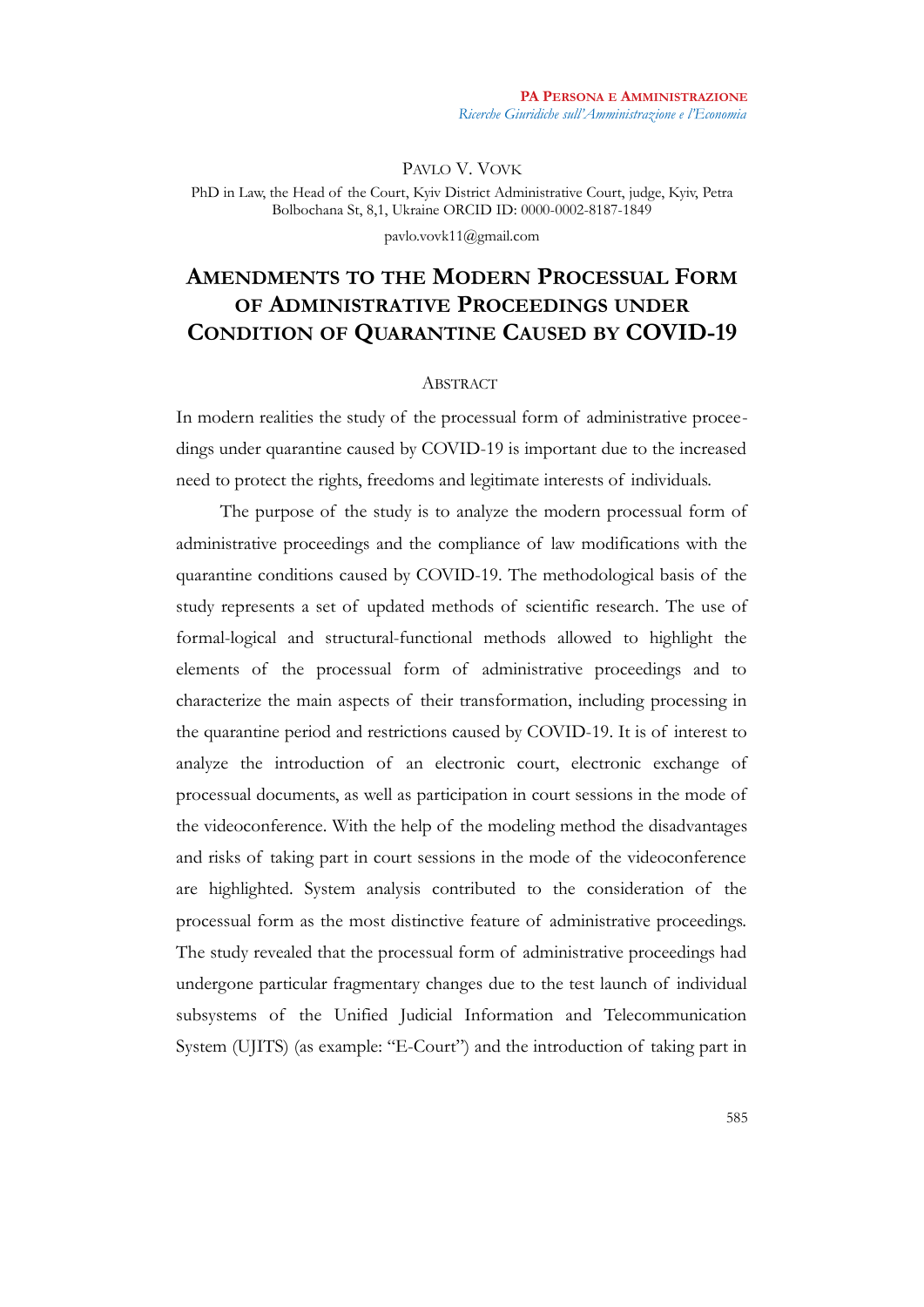court sessions in the mode of the videoconference. It has been found that in the present realities, the processual form of administrative court proceedings needs further modifications aimed at ensuring the flexibility and a high degree of adaptability of legislative assistance to new conditions of implementation, allowing to guarantee the observance and protection of the rights, freedoms and interests of citizens whenever previously used methods and mechanisms appear to be ineffective. However, the digitalization of the processual form of administrative proceedings cannot be considered the only panacea eliminating all inherent problems. The highlighted points of the study might improve the processual form of administrative proceedings, especially in the quarantine caused by COVID-19.

#### **1. Introduction**

From the moment of introduction into the domestic legal system, the administrative legal proceedings have been clearly associated with the purpose of proper ensuring the implementation and protection of the fundamental rights and freedoms of individuals in legal relations with the public administration entities, resolving the arising disputes according to the law and to the principles of appropriate governance. There is no coincidence that in the specialized codified act the goal of administrative proceedings according to the law is defined as the protection of the rights, freedoms and interests of individuals and legal entities from violations by public authorities, local governments, officials and functionaries as well as other subjects performing their authoritative managerial functions based on legislation and delegated powers.[1](#page-1-0) Moreover, the similar modification was later highlighted in the

KEYWORDS: Administrative proceedings, access to justice, COVID-19, quarantine, processual form, e-court.

SUMMARY: 1. Introduction  $-2$ . Methodological Framework  $-2.1$ . Contribution of the study to the Literature – 2.2. Previous Researches – 2.3. Methods – 3. Results – 4. Discussion – 5. Conclusion

<span id="page-1-0"></span><sup>&</sup>lt;sup>1</sup>Act of 2005. Code of Administrative Proceedings of Ukraine. Code of Administrative Proceedings of Ukraine dated 06.07.2005 № 2747-IV. Date of update: 15.08.2020. URL: https://zakon.rada.gov.ua/laws/show/2747-15/ed20200815.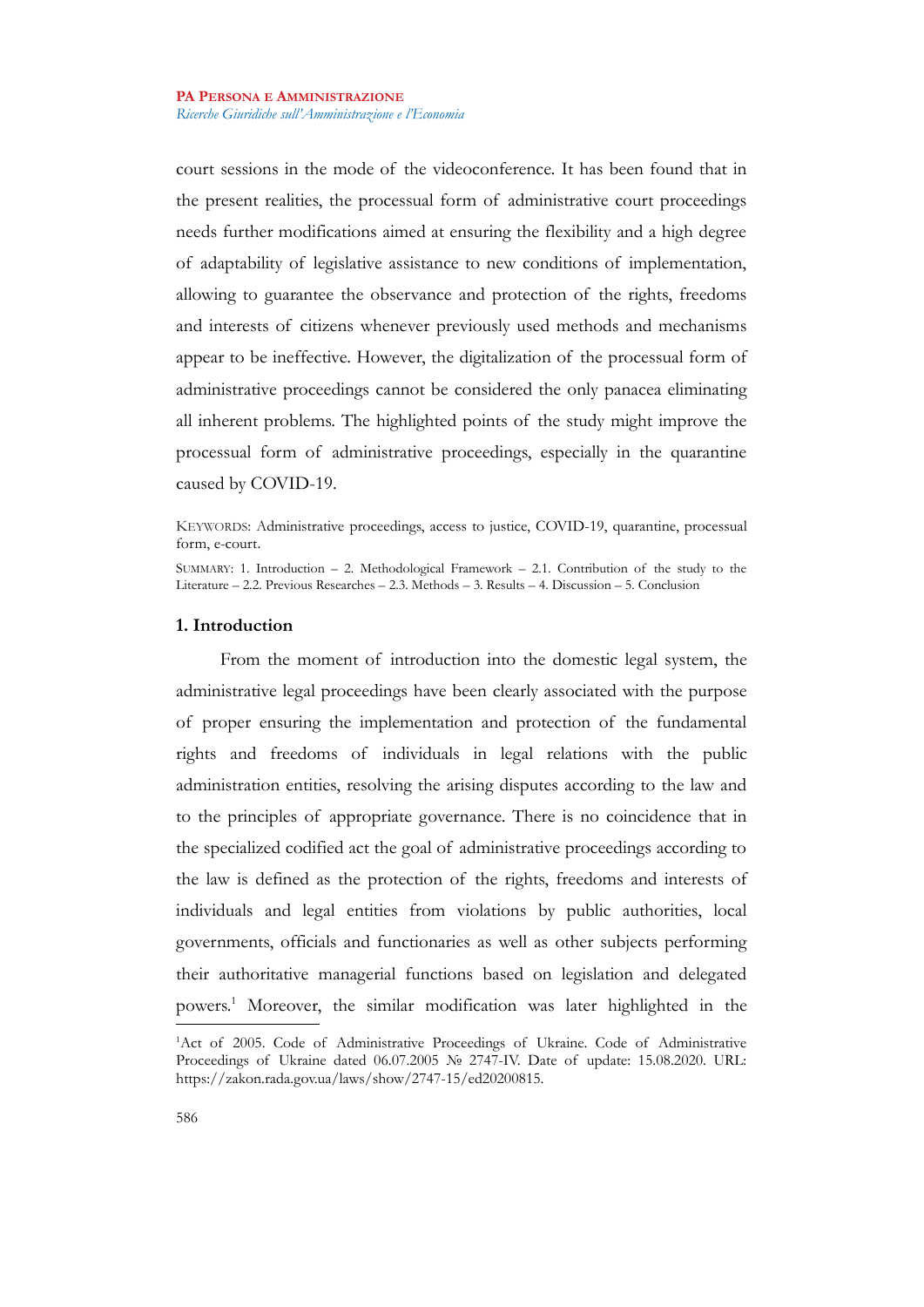Fundamental Law of the State, aimed to protect the rights, freedoms and interests of a person in the field of public law relations and administrative courts.[2](#page-2-0) This seems to guarantee not only the actual existence of administrative courts in Ukraine, but also confirms their functional purpose.

It should be emphasized, that nowadays in the order of administrative proceedings the implementation of new goals is also ensured (for example, a temporary ban (suspension) of certain types or all activities of a public association; compulsory dissolution (liquidation) of a public association; establishment of restrictions on the exercise of the right to freedom of peaceful assembly, etc.), which has drawn the public attention in the scientific literature.<sup>[3](#page-2-1)</sup>

At the same time the development of administrative jurisdiction seems to be extremely important for the formation of the democratic society and the protection of human rights, that acquires special meaning whenever they are aimed to assert the rule of the law to ensure the implementation and proper protection of rights and freedoms of citizens.<sup>[4](#page-2-2)[,5](#page-2-3)</sup>

The pandemic caused by COVID-19 as well as the measures being taken are unprecedented in the world history, the rules of law and human rights have been actually opposed to the need to ensure the life and health of the population. It should be noted, that during the COVID-19 pandemic the national legal system faced with the task of ensuring the implementation and protection of the rights and freedoms of the citizens, being significantly restricted or even abolished, as well as with the establishment of judicial control over the subjects of public administration, their actions and decisions. Thus, the priority of ob-

<span id="page-2-0"></span><sup>&</sup>lt;sup>2</sup>Act of 1996. Constitution of Ukraine. Constitution of 28.06.1996 № 254k / 96-VR. Kiev: Verkhovna Rada.

<span id="page-2-1"></span><sup>&</sup>lt;sup>3</sup>Lahutina I., Osadchyi A., Zakalenko O., Kozachuk D., Bolshakova O., The modern concept of Ukrainian administrative justice. *Amazonia Investiga* 2019, No 8(23), 707-712.

<span id="page-2-2"></span><sup>4</sup> Smokovych M.I., Administrative Jurisdiction in Ukraine: Discourse Analysis. *International Journal of Criminology and Sociology* 2020, No 9, 2955-2963. DOI: https://doi.org/10.6000/1929- 4409.2020.09.360.

<span id="page-2-3"></span><sup>5</sup> Smokovych M.I., Administrative justice and electronic justice in Ukraine. *Prykarpattya Legal Bulletin* 2020, No 4(33), 77-81.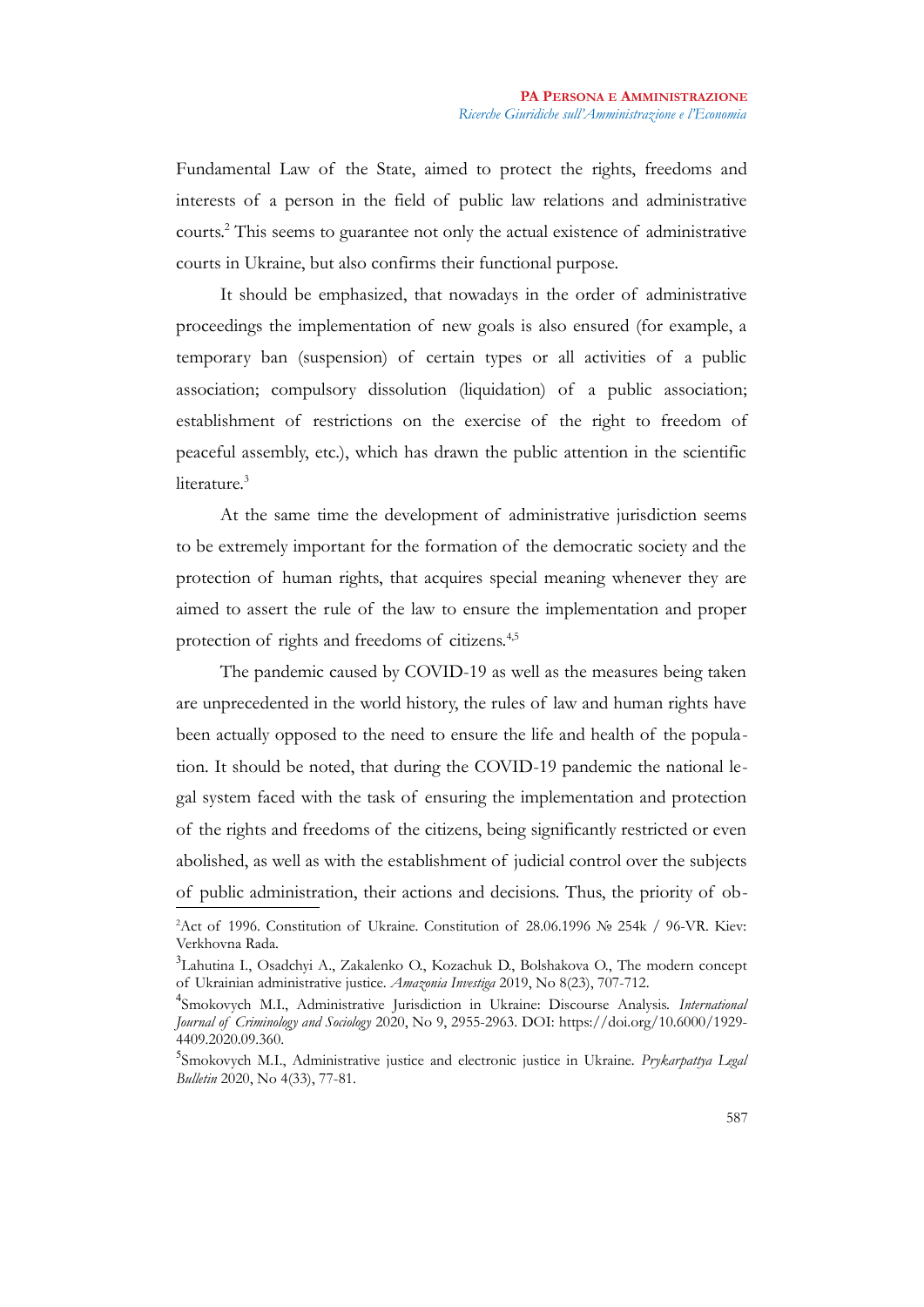servance of legal procedures and ability to guarantee the fundamental rights and freedoms of the citizens might be preserved even in the period of faced for the first time quarantine. In this regard the issues of access to justice, both the right to appeal to the court and the right to receive the corresponding decision of the court, appeared to be of the great value.

The Council of Europe draws the attention of States and points out, that the measures aimed at adapting the forms of access to the courts should be developed in the way compatible with the Article 6 – not least in cases when specific due diligence is required (vulnerable litigation, family and labour disputes, etc.). States are under the obligation to ensure trials compliance with the fundamental requirement of fairness (e.g. equality of arms) and the presumption of innocence, and no taken action could interfere with the independence of the judges or courts.<sup>[6](#page-3-0)</sup>

It is noteworthy, that the practice of derogation from obligations under the Convention for the Protection of Human Rights and Fundamental Freedoms for the first time has become widespread among states.<sup>[7](#page-3-1)</sup> Thus, the relevant notifications under Article 15 of the Convention were submitted by 10 states (Ukraine is the exception).

Therefore, the study of the processual form of administrative proceedings, the degree of the transformation during the period the COVID-19 pandemic with the necessity to ensure appropriate protection of the rights and freedoms of the citizens from violations by public administration entities is of great importance. At the same time the study of the results of the response of the national legal institutions and the administrative justice to the ongoing events is extremely important, namely by assessing their readiness for the pandemic challenges and identifying directions for their further modifications.

<span id="page-3-0"></span><sup>&</sup>lt;sup>6</sup>Act of 2020. Adherence to democracy, the rule of law and human rights during the sanitary crisis caused by COVID-19. Information documents. Council of Europe. URL: https://www.coe.int/en/web/congress/covid-19-toolkits.

<span id="page-3-1"></span><sup>7</sup>Act of 1950. Convention. European Convention on Human Rights. URL: https://www.echr.coe.int/Pages/home.aspx?p=basictexts&c=.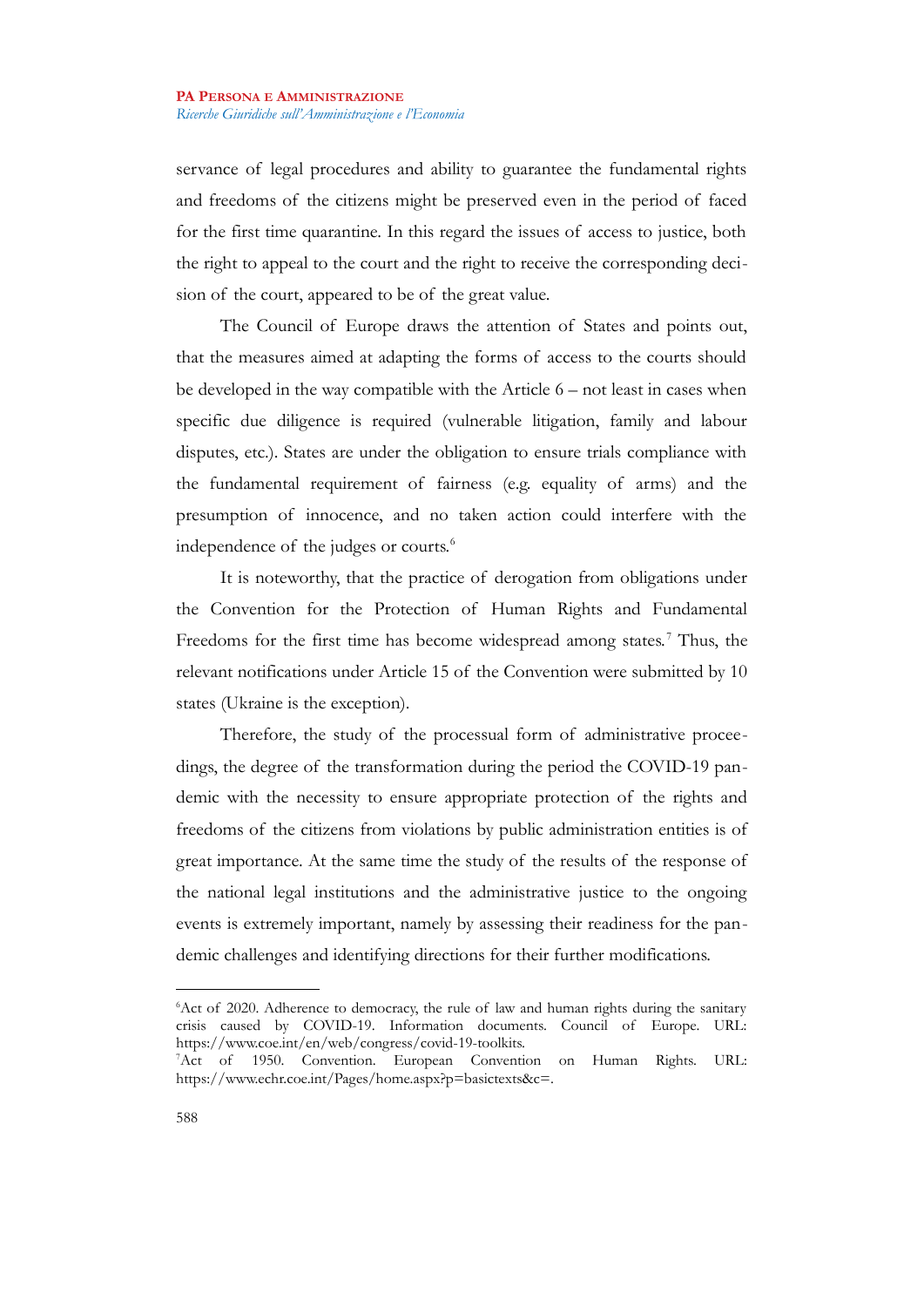# **2. Methodological Framework**

## **2.1. Contribution of the study to the Literature**

The study is devoted to the transformation of the processual form of administrative proceedings and analyzes the impact of modern domestic and global challenges.

The necessity of full-fledged implementation of modern information and telecommunication technologies in the administration of justice has been argumented and the features of the transformation of the processual form under their influence have been determined.

# **2.2. Previous Researches**

The issue of administrative justice in general and in the activities of administrative courts remain in the constant focus of research by foreign scientists: M.Doyle and N. O'Brien (2020) (United Kingdom), H. Flavier, C. Froger(2016) (France), V. Kalts (2019), H. Pünder (2013) (Germany), M.S. Greve (2020) (USA) and others.<sup>[8](#page-4-0)[,9](#page-4-1)[,10](#page-4-2)[,11](#page-4-3)[,12](#page-4-4)</sup>

At the same time the processual form of administrative proceedings has been fairly studied in Ukraine, which is partly due to the relatively late appearance of administrative proceedings in Ukraine. O.I. Mykolenko points out, that the scientific works on the problems of administrative proceedings and high level of theoretical justification, as well as works explaining the use of

<span id="page-4-0"></span><sup>8</sup>Doyle M., O'Brien N., *Reimagining Administrative Justice: Human Rights in Small Places*. London: Palgrave Pivot 2020.

<span id="page-4-1"></span><sup>9</sup> Flavier H., Froger C., Administrative Justice in France. *Between Singularity and Classicism. BRICS Law Journal* 2016, No 3(2), 80-111.

<span id="page-4-2"></span><sup>10</sup>Kalts V., Administrative Justice in Germany and Its Functioning. *Administrative Law and Process* 2019, No 1(3), 160-165.

<span id="page-4-3"></span><sup>&</sup>lt;sup>11</sup>Pünder H., German administrative procedure in a comparative perspective: Observations on the path to a transnational ius commune proceduralis in administrative law. *International Journal of Constitutional Law* 2013, No 22(4), 940–961.

<span id="page-4-4"></span><sup>12</sup>Greve M., Why We Need Federal Administrative Courts (March 25, 2020).*George Mason Legal Studies Research Paper No. LS 20-05, C. Boyden Gray Center for the Study of the Administrative State Research Paper* 2020, No. 20-09.URL: https://ssrn.com/abstract=3561135 or http://dx.doi.org/10.2139/ssrn.3561135.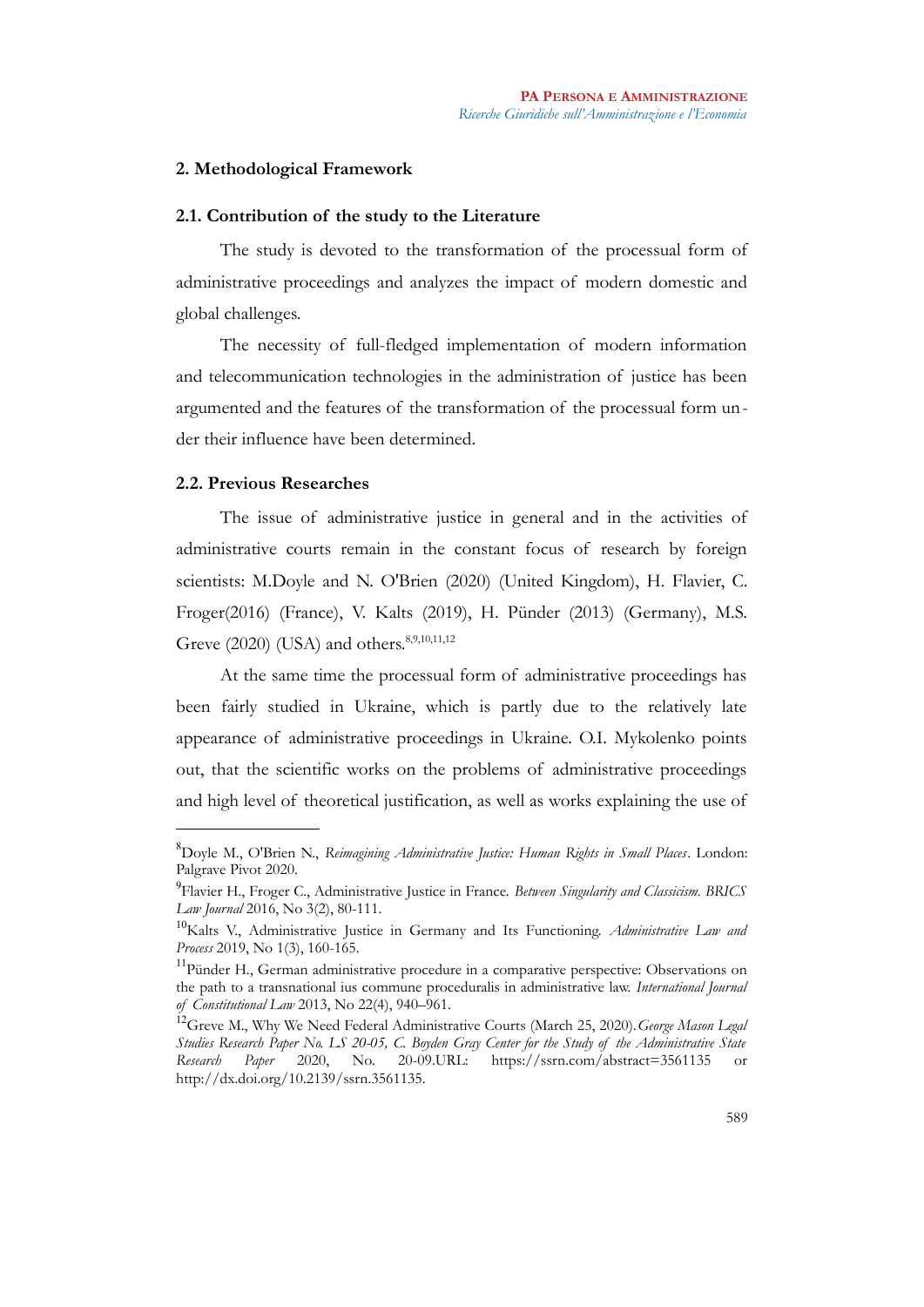term "processual form" with the specifics of administrative proceedings have appeared since 2011.[13](#page-5-0)

The most studies of the processual form in administrative proceedings highlight their excessive differentiation and fragmentation with features of the consideration of particular case categories. However, nowadays the researches are drawn to the problems of changing the processual form of administrative proceedings according to the modern challenges and conditions, especially those caused by COVID-19.

The study investigates the transformation of the modern processual form of administrative proceedings with need to protect the rights, freedoms and interests of individuals in disputes with subjects of public administration as well as with the restrictions induced by COVID-19 pandemic and quarantine.

# **2.3. Methods**

The general and special methods of scientific cognition: the system analysis method, the dialectical method, the formal-logical method, the structuralfunctional method and a set of empirical methods have been used.

The theory of the article is based on a set of doctrinal studies of the problems of administrative proceedings and the processual form of their implementation.

The data of official statistics on the activities of the administrative courts of Ukraine and the judicial practice of considering administrative cases serve as the practical basis of the study.

# **3. Results**

The processual form has been known as the order of actions established by the norms of processual law for carrying out processual activities of the relevant subjects (performing processual actions and making processual deci-

<span id="page-5-0"></span><sup>&</sup>lt;sup>13</sup>Mykolenko O.I., Processual form in administrative proceedings and problems of lawmaking in Ukraine. *Constitutional state* 2018, No 29, 50-57.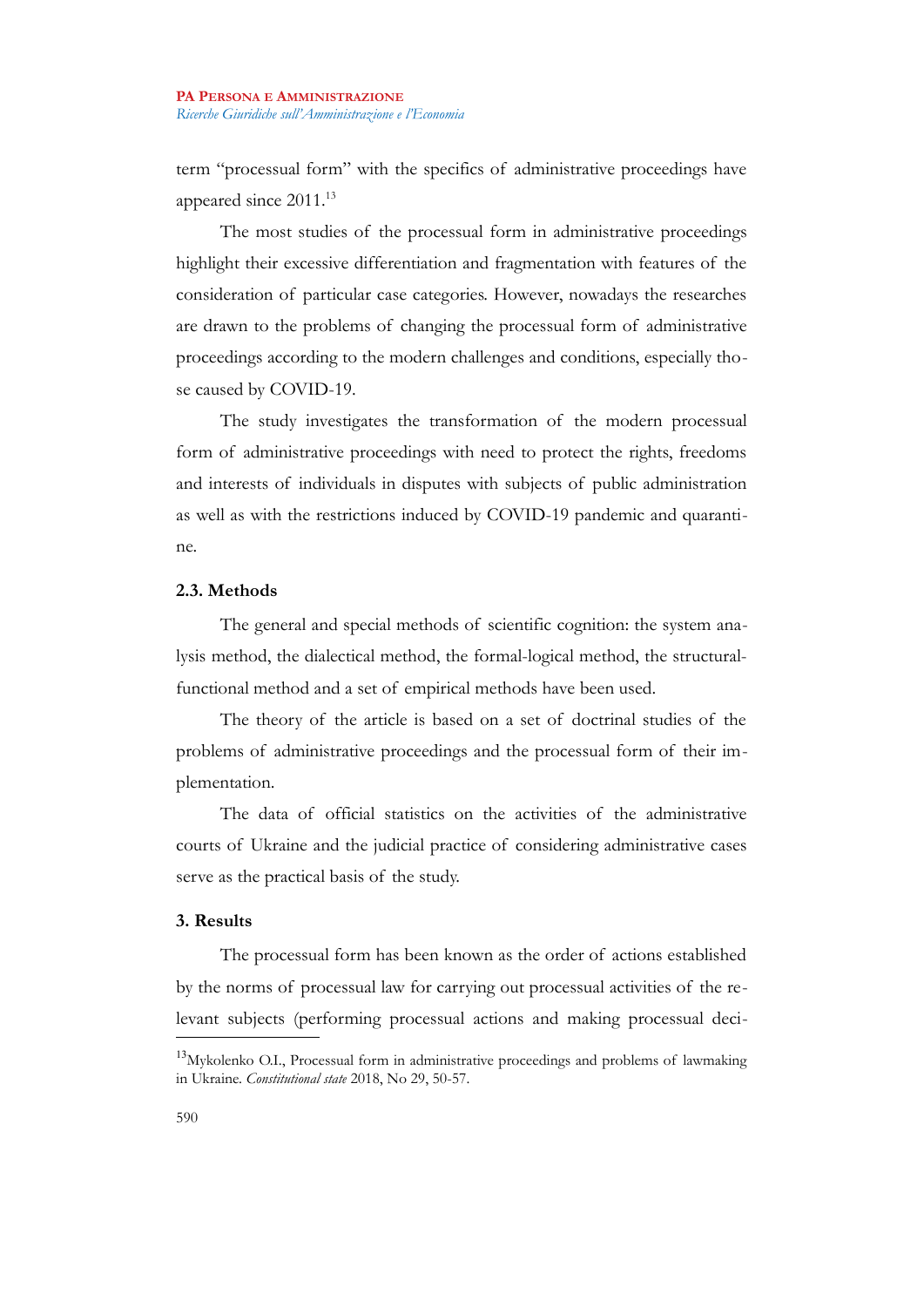sions). Being the most important feature of the corresponding type of legal process, the processual form determines the internal structure of the law, namely the totality of proceedings, stages, steps and processual actions according to the proper order.

The processual form of activity of administrative courts, in turn, deals with the procedure, established by the norms of administrative processual legislation: consideration by an administrative court of relevant administrative suits (statements of suit), the commencement of proceedings, preparing a case for the trial, considering and resolving cases with the adoption of appropriate processual acts and appeals, as well as revision of administrative and judicial acts.

The relevant elements provide a clear idea of any type of the structure of the legal process being a set of constituent elements of the internal structure, which determines the scale of the administrative processual regulation of the activities of administrative courts considering and resolving cases of administrative jurisdiction. Thus, the study of the processual form of administrative proceedings is being relevant in the period of development of administrative proceedings in Ukraine.

The legislation deals with the processual form of activity of representatives of the judiciary, allows to reveal the presence or absence of rights, free doms and interests of subjects of public law relations and provides careful protection them by issuing legal and justified processual acts of judicial and jurisdictional response. The processual form of the activity of administrative courts acts might be considered as a tool to ensure the rule of the law in administrative judicial activities.

Up to date, the processual form of administrative proceedings is being conditionally represented in several dimensions.

Thus, the processual legislation provides for the existence of a Unified Judicial Information and Telecommunication System (hereinafter – UJITS),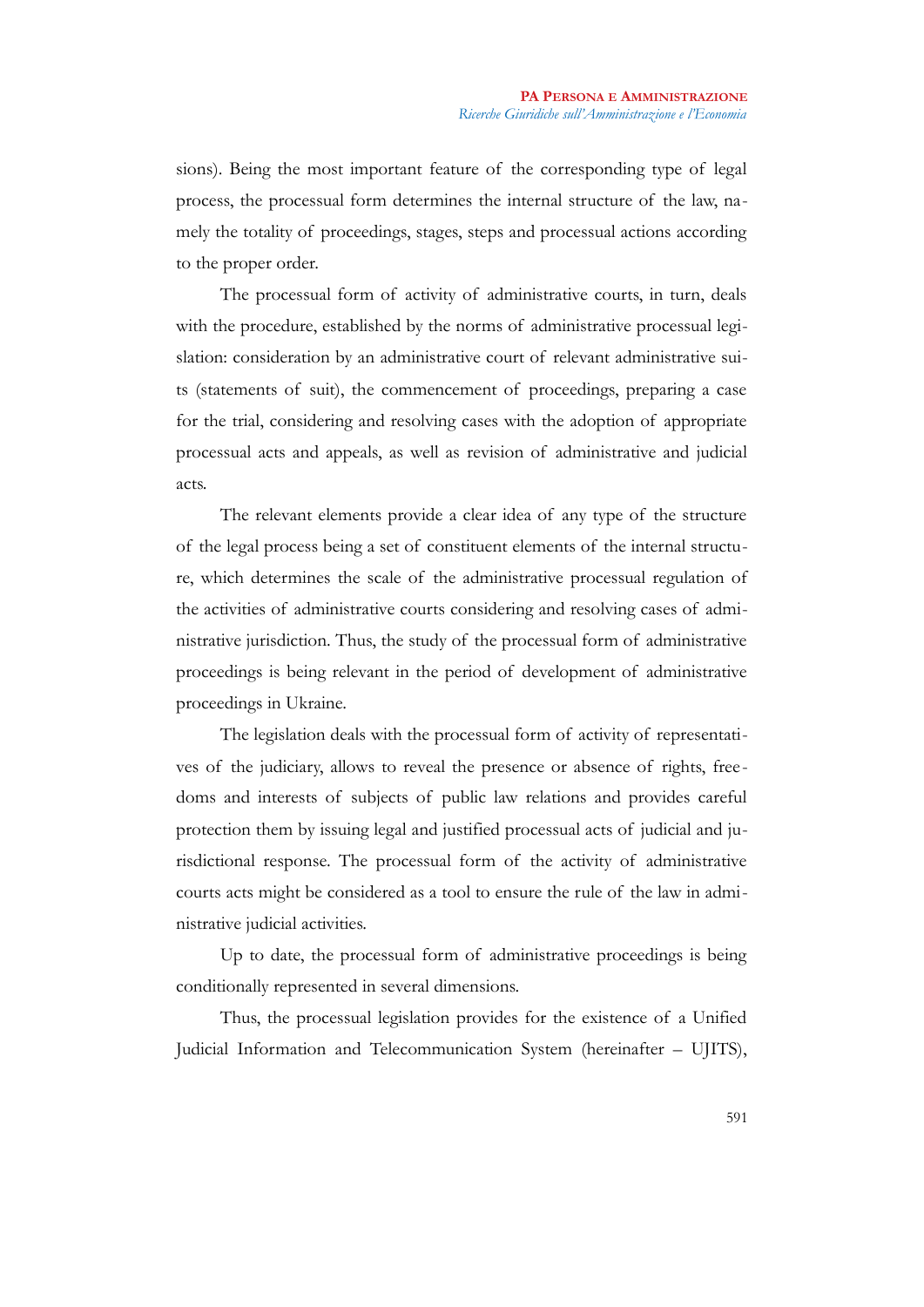characterized as a set of functional information and telecommunication subsystems, that are interconnected and interact, as well as provide automation of the processes of activity, defined by legislation. The processual legislation regulates the UJITS activity, including general and processual document supply, consideration of court cases, preparation of operational and analytical reports, provision of information assistance to judges, processes providing financial property, organizational and personal information and telecommunications as well as other needs of UJITS users.<sup>[14](#page-7-0)</sup>

The system has been supposed to combine the disparate databases, used by the judicial system. But despite the fact, that the processual rules providing for the UJITS were founded at the end of 2017, and the widespread introduction of e-justice tools was declared back in 2015, this system has never been started.[15](#page-7-1)

On the other hand, in the absence of UJITS the processual form of administrative proceedings provided for the CAP of Ukraine and based on the functioning of UJITS, turned out to be deprived of a significant part of the methods, that is unacceptable and contradicts international European standards.[16](#page-7-2) The Committee of Ministers of the Council of Europe insisted on the issue, referring to the principles of judicial procedure: the judicial authorities should have at their disposal the most modern technical methods to administer effective justice, in particular by facilitating access to various sources of the law as well as by speeding up the administration of justice.[17](#page-7-3)

<span id="page-7-0"></span><sup>14</sup>Brahar V.S., *Administrative and legal principles of functioning of the Unified judicial information and telecommunication system in Ukraine*: PhD Thesis. Dnipro: Dnipropetrovsk State University of Internal Affairs 2020.

<span id="page-7-1"></span><sup>&</sup>lt;sup>15</sup>Act of 2015. On the Strategy for Reforming the Judiciary. Proceedings and Related Legal Institutions for 2015-2020: Decree of the President of Ukraine. Strategy from 20.05.2015 № 276/2015. URL: https://zakon.rada.gov.ua/laws/show/276/2015.

<span id="page-7-2"></span><sup>&</sup>lt;sup>16</sup>Act of 2005. Code of Administrative Proceedings of Ukraine. Code of Administrative Proceedings of Ukraine dated 06.07.2005 № 2747-IV. Date of update: 15.08.2020. URL: https://zakon.rada.gov.ua/laws/show/2747-15/ed20200815.

<span id="page-7-3"></span><sup>&</sup>lt;sup>17</sup>Act of 1984. Recommendation. Five of the Committee of Ministers to member states on the principles of civil procedure aimed at improving the judicial system NoR(84). URL: https://zakon.rada.gov.ua/laws/show/994\_126.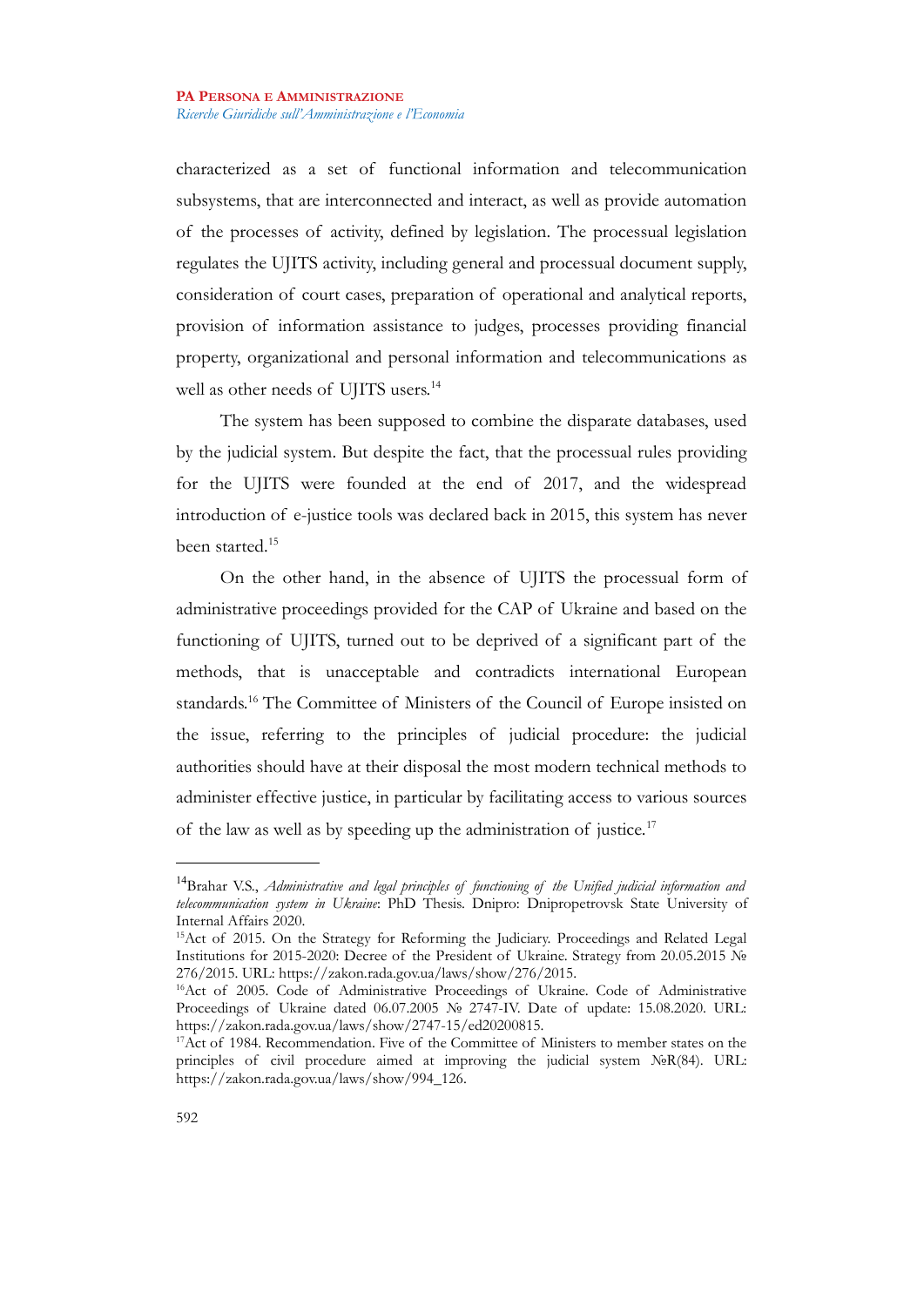In turn, e-justice is being interpreted as the use of information and communication technologies in the administration of justice by all stakeholders of the judicial system for improving efficiency and quality of public services for individuals and businesses: electronic communication, the data exchange and access to forensic information.<sup>[18](#page-8-0)</sup>

The COVID-19 pandemic, the introduced quarantine and other restrictive measures have made incompatible approach of administrative proceedings for most court cases. Not only the provision of the proper observance of the right to access to justice, but also the general ability of national courts, including administrative ones, was under threat.

In conditions of quarantine the only way to maintain the balance of the legal system lies in remote legal processing. The instruments of electronic court proceedings become useful. The problem with the emergence of various judicial practices during the quarantine period and the corresponding consequences of this phenomenon could have been solved if in Ukraine the UJITS had started to function since 03.01.2019.[19](#page-8-1)

The inability to predict the further development of the situation at the very beginning of the pandemic was due to the short-term nature of the announced quarantine and led to the adoption of rather hasty ineffective measures. Thus, for instance, the Law of Ukraine dated March 30, 2020, № 540-IX providing the possibility of a citizen to participate in a court session in a videoconference mode outside the court building with use of the technical means during quarantine suspended almost all processual terms and justice.

As a result of the Law, the majority of the courts, where the case was being considered, the corresponding decision was being made and the expira-

<span id="page-8-0"></span><sup>&</sup>lt;sup>18</sup>Act of 2009. Recommendation. One of the Committee of Ministers to member states on electronic  $\frac{1}{2}$  (e-democracy). democracy (e-democracy). URL:https://www.coe.int/t/dgap/goodgovernance/Activities/K-eyTexts/

Recommendations/Recommendation\_CM\_Rec2009\_1\_en\_PDF.pdf.

<span id="page-8-1"></span><sup>&</sup>lt;sup>19</sup>Heorhiyevskyy Yu., Peculiarities of administrative proceedings in the conditions of quarantine established to prevent the spread of COVID-19 in Ukraine. *Public law* 2020, No 1(37), 21-33.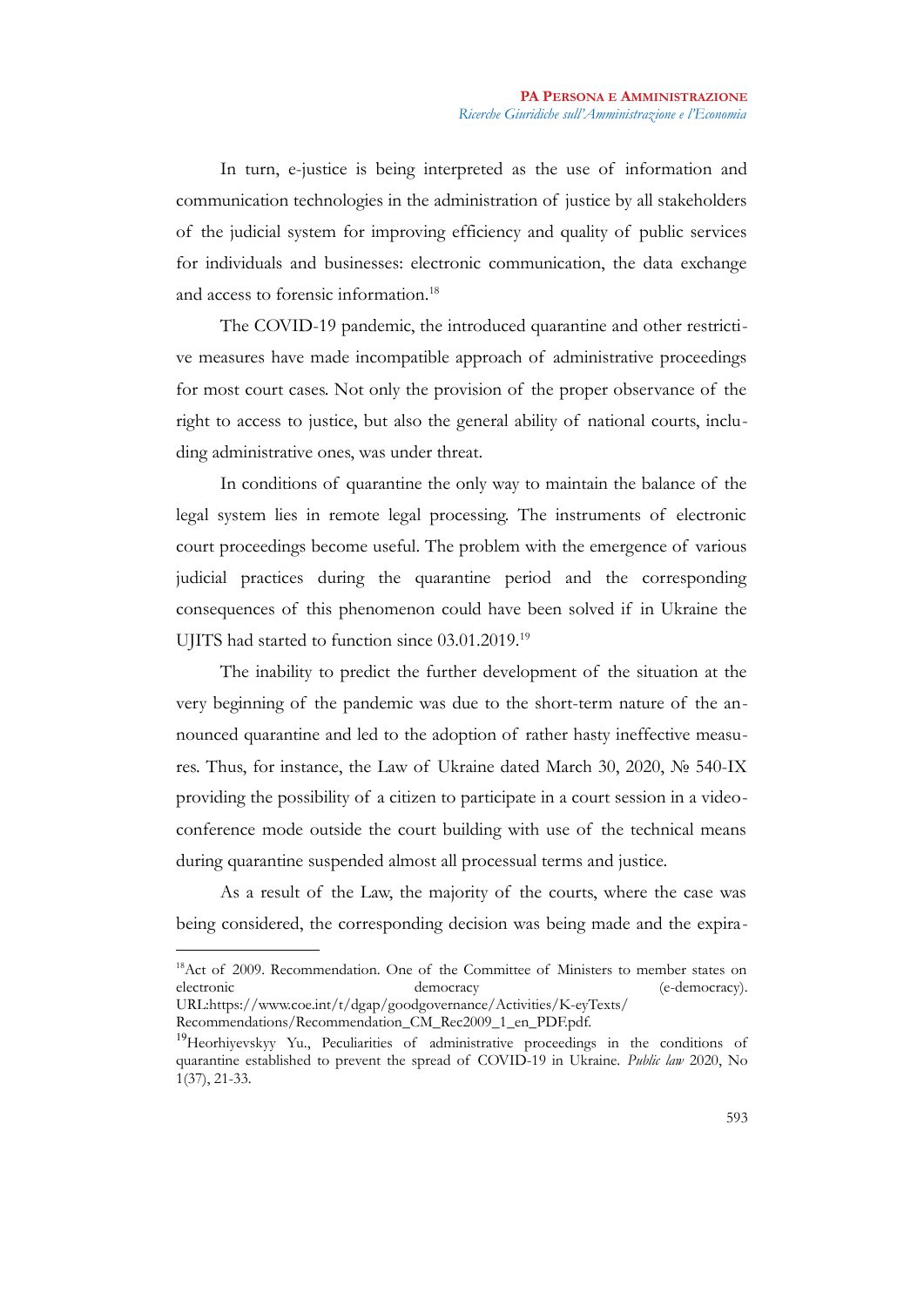tion period for appeal was defined according to the relevant processual law, stopped issuing executive documents. The exception was made for rare cases of issuing orders of execution or orders during the period of validity of the introduced changes on the extension of time limits, that also blocked the access to the justice in terms of the enforcement of a court decision.

Participation in court sessions via videoconference brought a set of difficulties. For UJITS the issue required proper technical support.

The informatization of the court activities determines the possibility of a court and participants to perform particular processual actions with the help of information and telecommunication technologies. However, the nature of the processual actions has not modified. Therefore, electronic document flow in the judicial system, the organization of the implementation of legal proceedings by attracting information and telecommunication technologies, but not e-court proceedings as a special processual form, that unites and integrates individual elements of informatization and forms a qualitatively new type of administration of justice, need to be analyzed.<sup>[20](#page-9-0)</sup>

Nowadays following global trends and national peculiarities there is no need to discuss e-court proceedings as an independent processual form, including administrative court proceedings, since e-court proceedings are planned to be used to optimize the resources of the administrative court without changing the way of the relevant processual actions or the processual decisions taken by the administrative court.

At the same time some elements of e-proceedings have already been developed and are generally successfully used in practice, although not within the framework of a separate system, in particular, filing of lawsuits in electronic form (through the UJITS "E-court" subsystem); filing other statements on the merits of the case and processual statements in e-form (through the subsystem UJITS "E-court" or sending to the official on e-mail of the relevant court);

<span id="page-9-0"></span><sup>20</sup>Zavalnyuk I.V., *Simplified proceedings in the administrative proceedings of Ukraine*: PhD Thesis. Odesa: National University "Odessa Law Academy" 2017.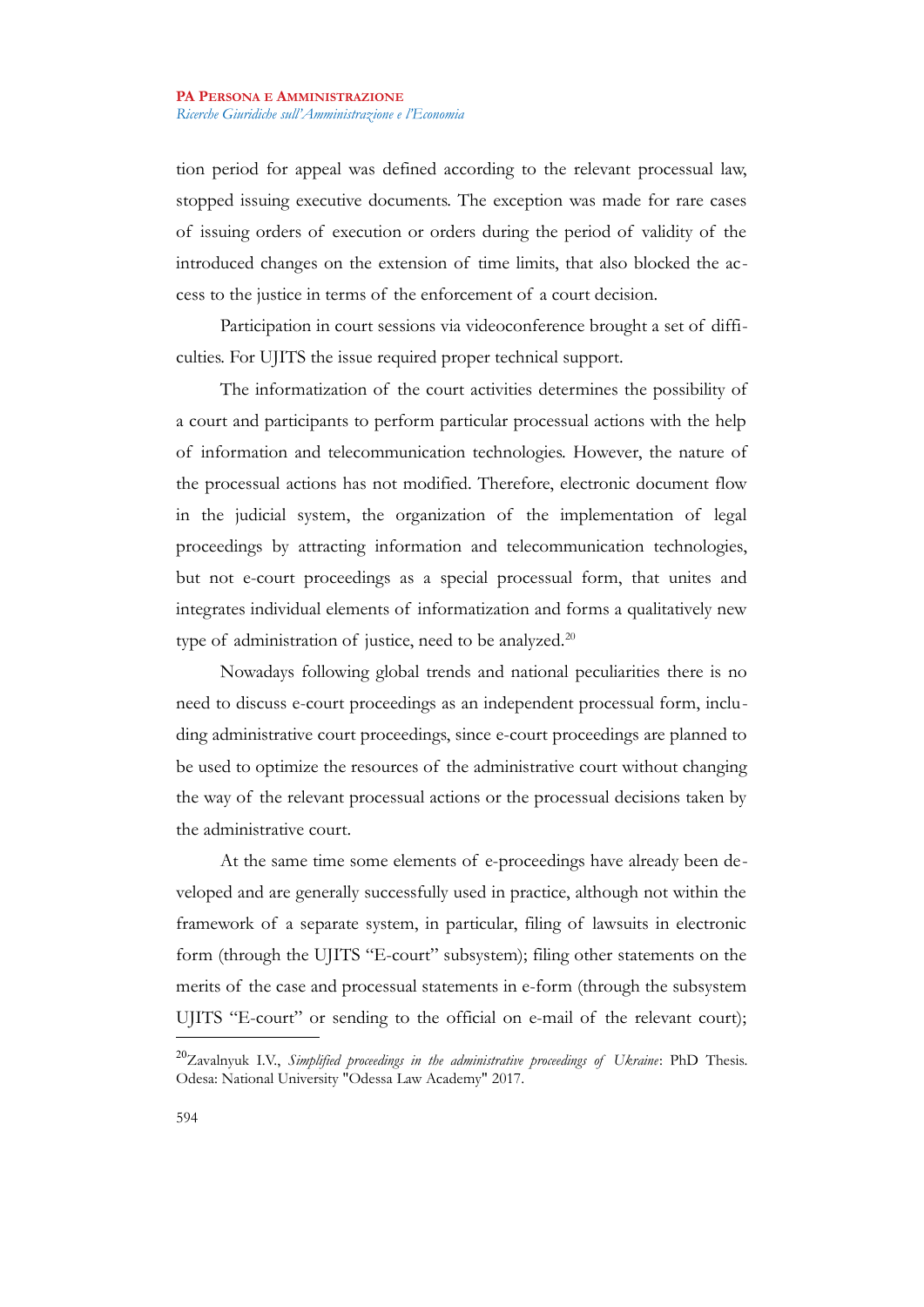participation in court hearings in the mode of videoconference, for this purpose the videoconferencing system "EasyCon" and other methods available to the court and participants in the trial (Skype, Zoom, Google Meet, etc.) are used; notification of the participants in the trial about the completed processual actions and the adopted processual decisions (through the UJITS "Ecourt" subsystem to the official e-mail of the participant in the trial); sending summons and notifying the participants in the trial about the dates of the court hearings (via the UJITS "E-court" subsystem by the official e-mail and SMS-message on the phone of the participant in the trial).

M. Smokovych has pointed out, that even though the crisis caused by the pandemic had revealed problems associated with imperfect legal regulation, the technical unwillingness of the courts to switch to electronic justice urgently needs the time. The state powerfully supports and develops this trend. In particular, the Ministry and the Committee for Digital Transformation have been created, as well as a working group on the digitalization of legal proceedings was created in the Committee of the Verkhovna Rada of Ukraine on Legal Policy for discussion of the issues of innovations for the launch of UJITS.<sup>[21,](#page-10-0)[22](#page-10-1)</sup>

As result a draft law № 3985 developed on 13.08.2020, aimed at ensuring the implementation of the UJITS. The proposed postponement has been made due to the fact, that the launch of UJITS according to the current legislation was possible only in a full-fledged form, that turned out to have both technical (development, launch and configuration of stable interacting work of at least 8 subsystems of UJITS) and financial (one-stage financing of

<span id="page-10-0"></span><sup>21</sup>Smokovych M.I., Administrative Jurisdiction in Ukraine: Discourse Analysis. *International Journal of Criminology and Sociology* 2020, No 9, 2955-2963. DOI: https://doi.org/10.6000/1929- 4409.2020.09.360.

<span id="page-10-1"></span><sup>22</sup>Smokovych M.I., Administrative justice and electronic justice in Ukraine. *Prykarpattya Legal Bulletin* 2020, No 4(33), 77-81.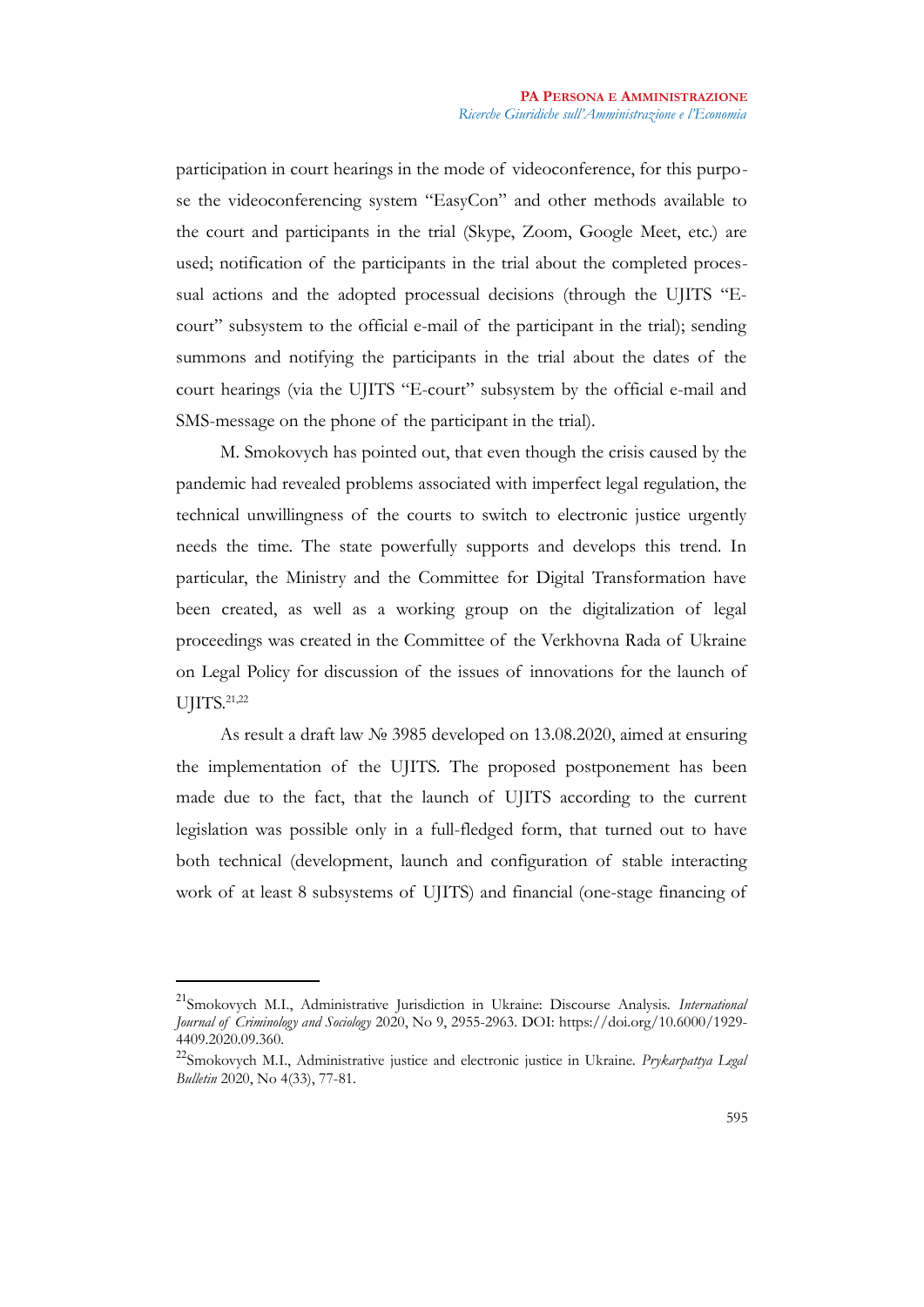the development and launch of all subsystems of the UJITS requires significant resources, that the state budget cannot allocate) difficulties.<sup>[23](#page-11-0)</sup>

# **4. Discussion**

The special significance of administrative proceedings and the role of administrative courts in the national legal system is difficult to overestimate. The statistical data indicate not only high rates of the number of administrative cases reviewing in administrative courts, but also their significant increase. The study covered the period of 2018-2020 years.

The number of administrative cases considered by local and appellate administrative courts has been increased, as well as a number of cases pending to Supreme Court, despite the decrease in absolute numbers.[24](#page-11-1)[,25](#page-11-2)[,26](#page-11-3)

**Table 1.** Number of cases considered by local, appeal and cassation administrative courts during 2018-2020 years.

| No  | Administrative court              | 2018    | 2019    | first half of 2020 |
|-----|-----------------------------------|---------|---------|--------------------|
| . . | Local administrative courts       | 244 972 | 272 098 | 159 016            |
| ٠.  | Administrative courts of appeal   | 95431   | 100 624 | 48 830             |
| .   | Administrative court of cassation | 101     | 37 959  | 16.430             |

The ratio of cases considered in administrative proceedings with other types of legal proceedings, for example, on the 31 of December in 2019

<span id="page-11-0"></span><sup>&</sup>lt;sup>23</sup>Act of 2020. Draft Law. Draft Law on Amendments to Certain Legislative Acts to Ensure Phased Implementation of the Unified Judicial Information and Telecommunication System: Draft Law of Ukraine dated 13.08.2020 № 3985. Kiev: Verkhovna Rada.

<span id="page-11-1"></span><sup>&</sup>lt;sup>24</sup>Act of 2018. Analysis of the state of administration of justice. Analysis of the state of administration of justice by administrative courts in 2018. Official web portal of the Judiciary of Ukraine. URL: [https://supreme.court.gov.ua/userfiles/media/Analiz\\_KAS\\_2018\\_1.pdf.](https://supreme.court.gov.ua/userfiles/media/Analiz_KAS_2018_1.pdf)

<span id="page-11-2"></span> $^{25}$ Act of 2019. Analysis of the state of administration of justice. Analysis of the state of administration of justice by administrative courts in 2019. Official web portal of the Judiciary of Ukraine.

URL:

<span id="page-11-3"></span>[https://supreme.court.gov.ua/userfiles/media/Analiz\\_Admin\\_sudu\\_2019.pdf](https://supreme.court.gov.ua/userfiles/media/Analiz_Admin_sudu_2019.pdf). <sup>26</sup>Act of 2020. Analysis of the state of administration of justice. Analysis of the state of administration of justice by administrative courts in the first half of 2020. Official web portal of the Judiciary of Ukraine.

URL:[https://supreme.court.gov.ua/userfiles/media/new\\_folder\\_for\\_uploads/](https://supreme.court.gov.ua/userfiles/media/new_folder_for_uploads/supreme/KAS_analiz_i_pivr_2020.pdf) [supreme/KAS\\_analiz\\_i\\_pivr\\_2020.pdf](https://supreme.court.gov.ua/userfiles/media/new_folder_for_uploads/supreme/KAS_analiz_i_pivr_2020.pdf).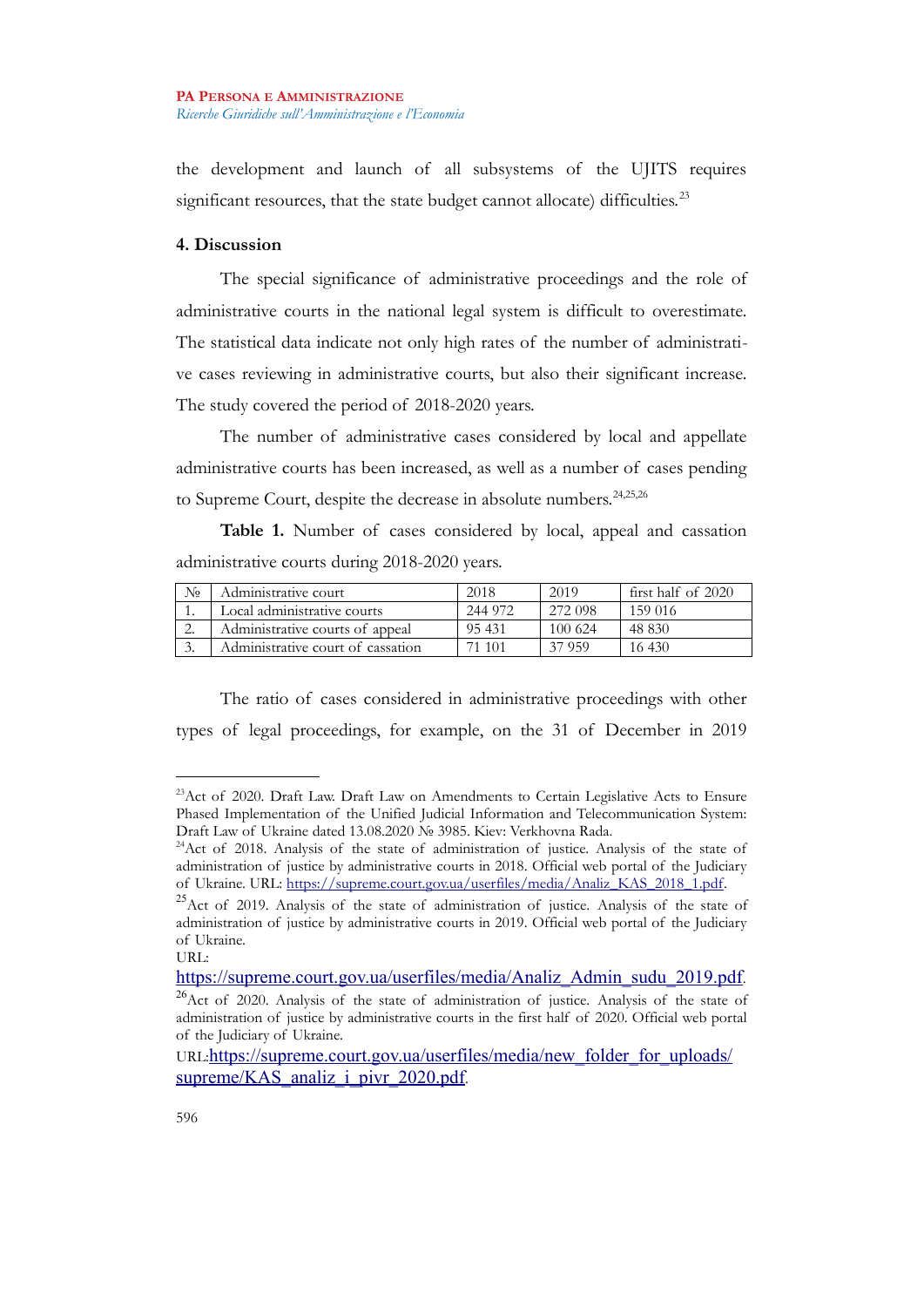(during the period from December 15, 2017 to December 31, 2019) in the Supreme Court is indicative.<sup>[27](#page-12-0)</sup>

Figure 1. Ratio of the number of cases / materials considered by the Supreme Court

In this regard the indicators of cases considered by one judge of the corresponding administrative court are rather high. For instance, the number of administrative cases pending before one judge of the Administrative Court of Cassation as part of the Supreme Court in 2018 comprised 3,060 cases.[28](#page-12-1)[,29](#page-12-2)[,30](#page-12-3)[,31](#page-12-4) The number of cases per one judge of this court has been decreased due to the streamlining of the work of the Supreme Court and the full staffing of the personell, as well as to the limitation of the legal grounds for cassation appeal of decisions of appellate and local courts.

In appellate and local administrative courts a completely opposite trend has been observed. Thus, the number of cases per judge has been increased. For example, the number of cases considered by one judge:

– The Third Administrative Court of Appeal (Dnipro) in 2018 amounted to 195 cases, in  $2019 - 590$ , in  $2020 - 626$ .<sup>[32,](#page-12-5)33,34</sup>

<span id="page-12-0"></span> $27$ Act of 2019. The Supreme Court in figures and facts for 2019. Official web portal of the Judiciary of Ukraine.

URL: [https://supreme.court.gov.ua/supreme/pokazniki-diyalnosti/zvit\\_vs/](https://supreme.court.gov.ua/supreme/pokazniki-diyalnosti/zvit_vs/).

<span id="page-12-1"></span><sup>&</sup>lt;sup>28</sup>Act of 2018-2020. Basic performance indicators of the Kharkiv District Administrative Court. Official web portal of the Judiciary of Ukraine. URL:

<span id="page-12-2"></span>[https://adm.hr.court.gov.ua/sud2070/pokazniki-diyalnosti/piscumki\\_roboti/](https://adm.hr.court.gov.ua/sud2070/pokazniki-diyalnosti/piscumki_roboti/). <sup>29</sup>Act of 2018. Basic performance indicators of the Third Administrative Court of Appeal for

<sup>2018.</sup> Official web portal of the Judiciary of Ukraine.

URL: [https://3aa.court.gov.ua/sud4852/pokazniki-diyalnosti/1/.](https://3aa.court.gov.ua/sud4852/pokazniki-diyalnosti/1/)

<span id="page-12-3"></span><sup>&</sup>lt;sup>30</sup>Act of 2019. Basic performance indicators of the Third Administrative Court of Appeal for 2019. Official web portal of the Judiciary of Ukraine.

URL: [https://3aa.court.gov.ua/sud4852/pokazniki-diyalnosti/1/.](https://3aa.court.gov.ua/sud4852/pokazniki-diyalnosti/1/)

<span id="page-12-4"></span><sup>&</sup>lt;sup>31</sup> Act of 2020. Basic performance indicators of the Third Administrative Court of Appeal for 2020. Official web portal of the Judiciary of Ukraine.

URL: [https://3aa.court.gov.ua/sud4852/pokazniki-diyalnosti/1/.](https://3aa.court.gov.ua/sud4852/pokazniki-diyalnosti/1/)

<span id="page-12-5"></span><sup>&</sup>lt;sup>32</sup>Act of 2018. Basic performance indicators. Basic performance indicators of the Administrative Court of Cassation of the Supreme Court for 2018.Official web portal of the Judiciary of Ukraine.

URL: [https://supreme.court.gov.ua/supreme/pro\\_sud/bazovi\\_pokazniki/.](https://supreme.court.gov.ua/supreme/pro_sud/bazovi_pokazniki/)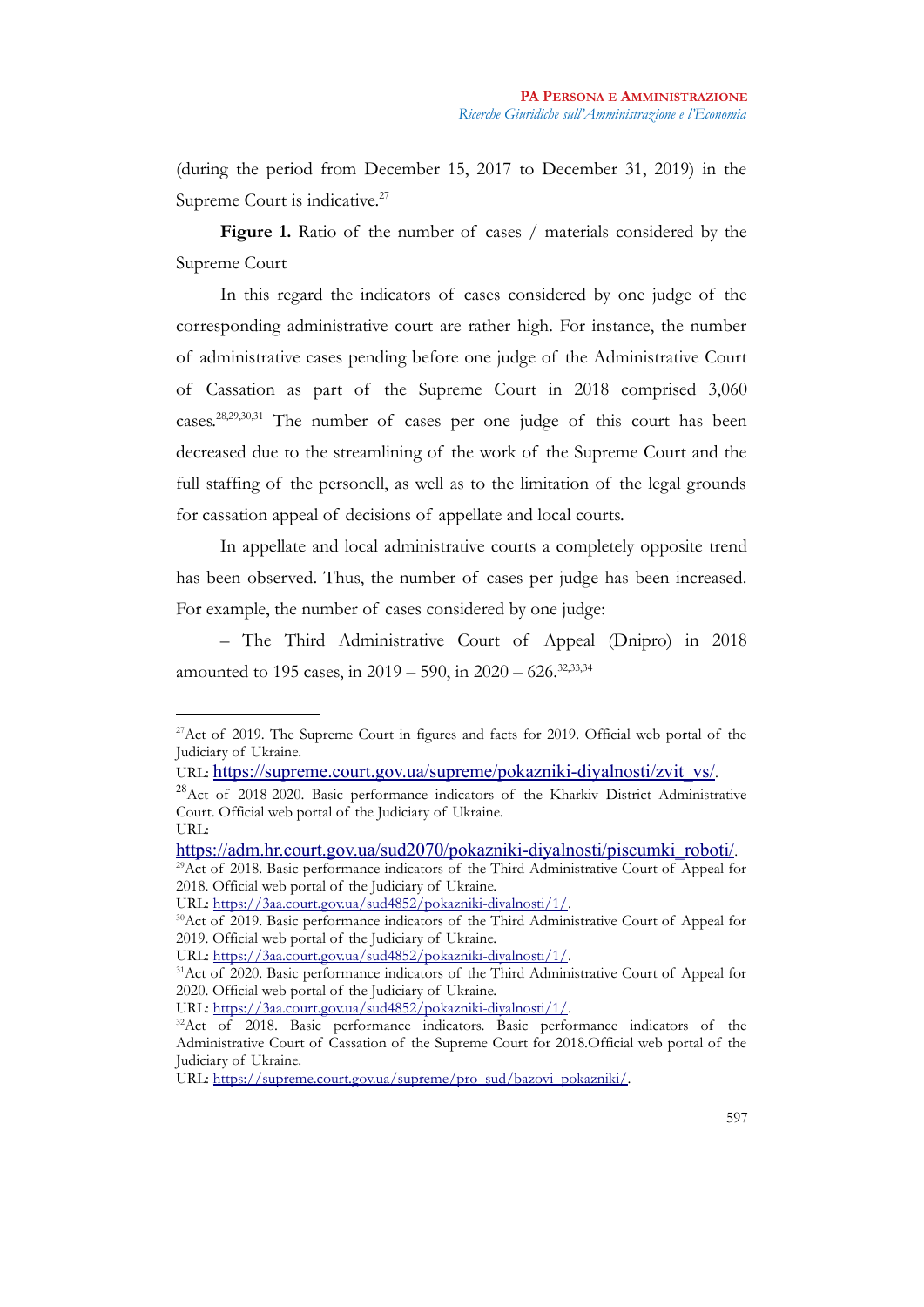– Fifth Administrative Court of Appeal (Odesa) in 2018 – 204 (Basic indicators of the court's work for 2018, 2018), in  $2019 - 411$ , in  $2020 - 502$ <sup>[35](#page-13-0)[,36](#page-13-1)[,37](#page-13-2)</sup>

– Kharkiv Administrative Court in 2018 – 586 cases, in 2019 – 677, in  $2020 - 877^{38}$  $2020 - 877^{38}$  $2020 - 877^{38}$ 

The available indicators adversely affect the implementation of administrative proceedings, limit the active role of the administrative court in the process of considering administrative cases, lead to a violation of processual deadlines for considering cases, the adoption of hasty processual decisions and miscalculations. Moreover, processing in a workload, administrative courts might not be able to pay proper attention to the specific cases, study the features of their set of facts, and therefore to ensure the effective implementation and protection of the rights, freedoms and interests of the citizens.

In addition, the effects of the COVID-19 pandemic, quarantine and restrictive measures have made the administration of justice rather difficult. The search and implementation of solutions aimed at the renewal of the justice, in particular administrative proceedings, has affected the processual form.

<sup>33</sup>Act of 2019. Basic performance indicators. Basic performance indicators of the Administrative Court of Cassation of the Supreme Court for 2019. Official web portal of the Judiciary of Ukraine. Official web portal of the Judiciary of Ukraine.

URL: [https://supreme.court.gov.ua/supreme/pro\\_sud/bazovi\\_pokazniki/.](https://supreme.court.gov.ua/supreme/pro_sud/bazovi_pokazniki/)

<sup>&</sup>lt;sup>34</sup>Act of 2020. Basic performance indicators. Basic performance indicators of the Administrative Court of Cassation of the Supreme Court for 2020. Official web portal of the Judiciary of Ukraine.

URL: [https://supreme.court.gov.ua/supreme/pro\\_sud/bazovi\\_pokazniki/.](https://supreme.court.gov.ua/supreme/pro_sud/bazovi_pokazniki/)

<span id="page-13-0"></span><sup>&</sup>lt;sup>35</sup>Act of 2018. Basic indicators of the court's work for 2018. Official web portal of the Judiciary of Ukraine.

URL: [https://5aa.court.gov.ua/sud4854/pokazniki-diyalnosti/work\\_results/](https://5aa.court.gov.ua/sud4854/pokazniki-diyalnosti/work_results/).

<span id="page-13-1"></span><sup>&</sup>lt;sup>36</sup>Act of 2019. Basic indicators of the court's work for 2019. Official web portal of the Judiciary of Ukraine.

URL: [https://5aa.court.gov.ua/sud4854/pokazniki-diyalnosti/work\\_results/](https://5aa.court.gov.ua/sud4854/pokazniki-diyalnosti/work_results/).

<span id="page-13-2"></span> $37$ Act of 2020. Basic indicators of the court's work for 2020. Official web portal of the Judiciary of Ukraine.

URL: [https://5aa.court.gov.ua/sud4854/pokazniki-diyalnosti/work\\_results/](https://5aa.court.gov.ua/sud4854/pokazniki-diyalnosti/work_results/).

<span id="page-13-3"></span><sup>38</sup>Act of 2018-2020. Basic performance indicators of the Kharkiv District Administrative Court. Official web portal of the Judiciary of Ukraine. URL:

[https://adm.hr.court.gov.ua/sud2070/pokazniki-diyalnosti/piscumki\\_roboti/](https://adm.hr.court.gov.ua/sud2070/pokazniki-diyalnosti/piscumki_roboti/).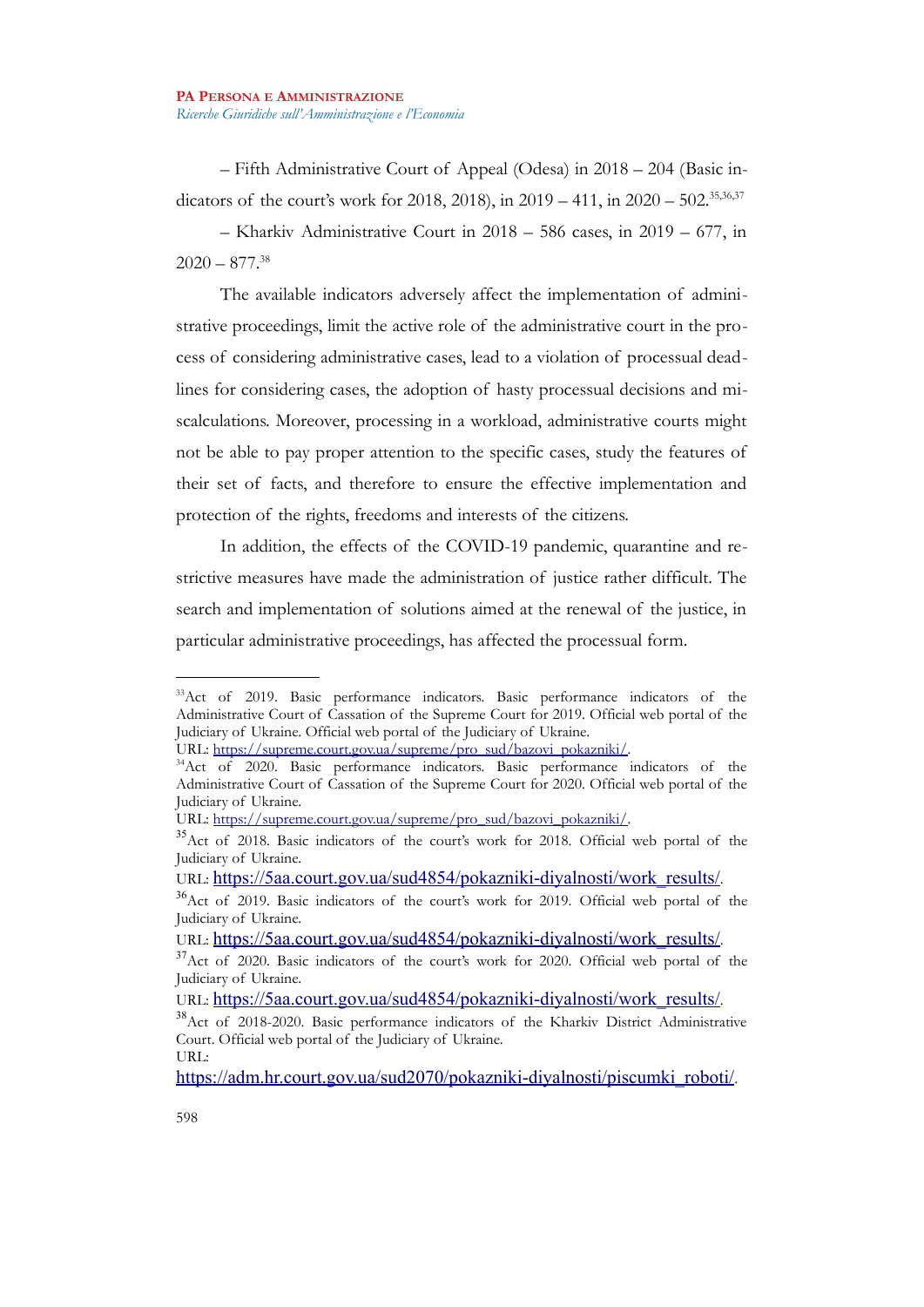Therefore, a full-fledged study of the processual form in administrative proceedings, focused primarily on improving the practical aspects of the implementation, can be performed analyzing the statistical indicators and the real conditions for the implementation of administrative proceedings.

# **5. Conclusion**

The ability of any system to respond to internal and external challenges, revealing shortcomings and problems and determination the ways of further development are of need to discuss.

Amidst other deficiencies and problems of the national judicial system permanently solved by the state, the COVID-19 pandemic, the quarantine and arisen restrictions turned out to be a rather severe challenge.

Analyzing the state of the national judicial system before the initiation of the quarantine and restrictions the characteristic positive improvements that made it possible to continue the consideration of court cases might be noted.

The processual form of administrative proceedings has undergone some fragmentary changes due to the test launch of individual subsystems of the UJITS (for example, "E-court") and the mode of videoconference with the help of proper technical means.

Presently, the processual form of national administrative court proceedings continues to need further development aimed at ensuring the flexibility and a high degree of adaptability to new conditions of implementation since this may guarantee the observance and protection of rights, freedoms and interests of the citizens whenever traditional methods and mechanisms show ineffectiveness.

However, the digitalization of the processual form of administrative proceedings cannot be considered the only panacea eliminating all the inherent problems. Therefore, the issues raised in the study remain relevant and in demand for the further theoretical and practical analysis of administrative proceedings.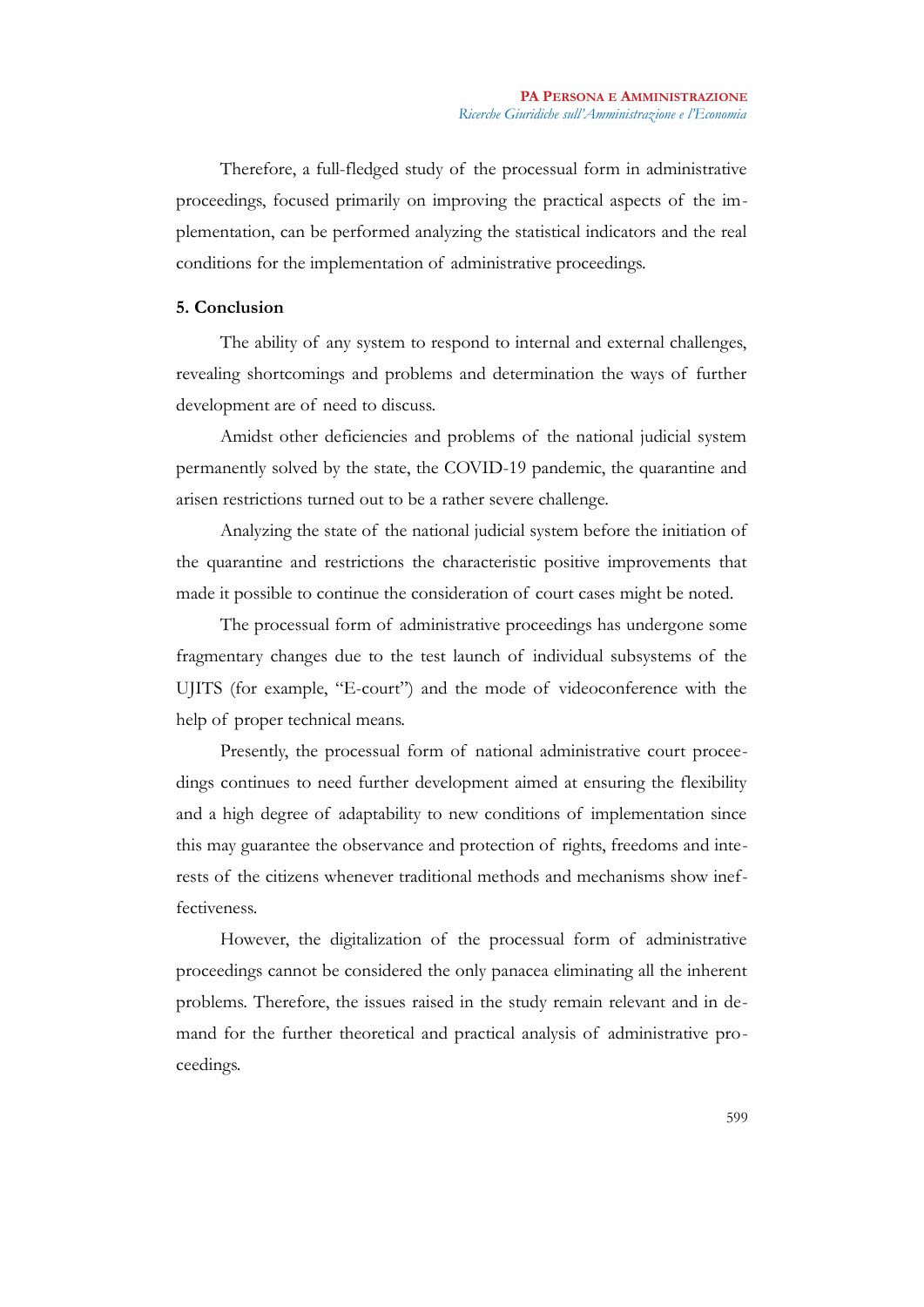# **References**

# **Literature**

Brahar V.S., *Administrative and legal principles of functioning of the Unified judicial information and telecommunication system in Ukraine*: PhD Thesis. Dnipro: Dnipropetrovsk State University of Internal Affairs 2020.

Doyle M., O'Brien N., *Reimagining Administrative Justice: Human Rights in Small Places*. London: Palgrave Pivot 2020.

Flavier H., Froger C., Administrative Justice in France. *Between Singularity and Classicism. BRICS Law Journal* 2016, No 3(2), 80-111.

Greve M., Why We Need Federal Administrative Courts (March 25, 2020).*George Mason Legal Studies Research Paper No. LS 20-05, C. Boyden Gray Center for the Study of the Administrative State Research Paper* 2020, No. 20-09.URL: https://ssrn.com/abstract=3561135 or http://dx.doi.org/10.2139/ssrn.3561135.

Heorhiyevskyy Yu., Peculiarities of administrative proceedings in the conditions of uarantine established to prevent the spread of COVID-19 in Ukraine. *Public law* 2020, No 1(37), 21-33.

Kalts V., Administrative Justice in Germany and Its Functioning. *Administrative Law and Process* 2019, No 1(3), 160-165.

Lahutina I., Osadchyi A., Zakalenko O., Kozachuk D., Bolshakova O., The modern concept of Ukrainian administrative justice. *Amazonia Investiga* 2019, No 8(23), 707-712.

Mykolenko O.I., Processual form in administrative proceedings and problems of lawmaking in Ukraine. *Constitutional state* 2018, No 29, 50-57.

Pünder H., German administrative procedure in a comparative perspective: Observations on the path to a transnational ius commune proceduralis in administrative law. *International Journal of Constitutional Law* 2013, No 22(4), 940–961.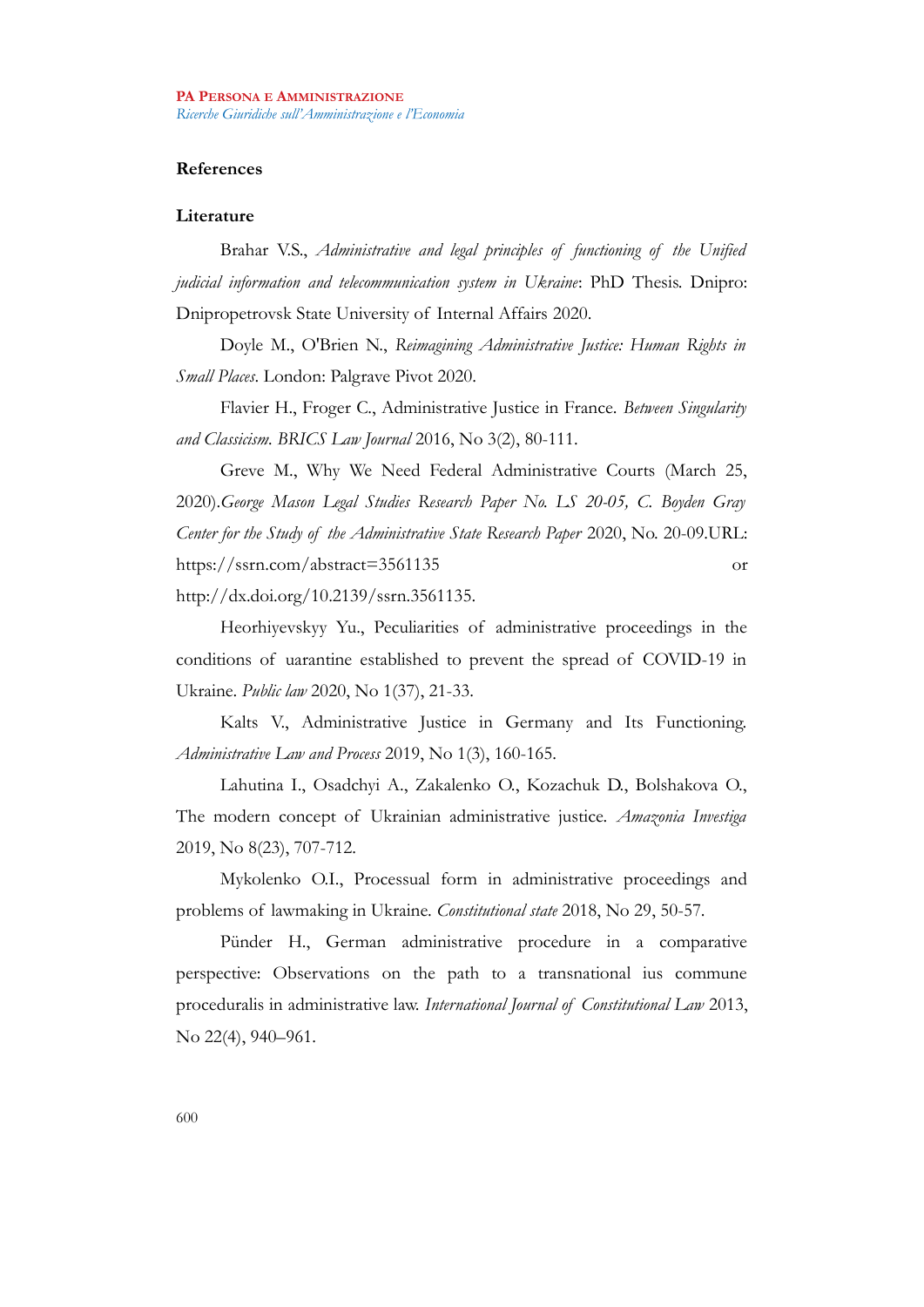Smokovych M.I., Administrative Jurisdiction in Ukraine: Discourse Analysis. *International Journal of Criminology and Sociology* 2020, No 9, 2955-2963. DOI: https://doi.org/10.6000/1929-4409.2020.09.360.

Smokovych M.I., Administrative justice and electronic justice in Ukraine. *Prykarpattya Legal Bulletin* 2020, No 4(33), 77-81.

Zavalnyuk I.V., *Simplified proceedings in the administrative proceedings of Ukraine*: PhD Thesis. Odesa: National University "Odessa Law Academy" 2017.

# **Legal acts**

Act of 2020. Adherence to democracy, the rule of law and human rights during the sanitary crisis caused by COVID-19. Information documents. Council of Europe. URL: https://www.coe.int/en/web/congress/covid-19 toolkits.

Act of 2018. Analysis of the state of administration of justice. Analysis of the state of administration of justice by administrative courts in 2018. Official web portal of the Judiciary of Ukraine.

URL: https://supreme.court.gov.ua/userfiles/media/ Analiz\_KAS\_2018\_1.pdf.

Act of 2019. Analysis of the state of administration of justice. Analysis of the state of administration of justice by administrative courts in 2019. Official web portal of the Judiciary of Ukraine.

URL: https://supreme.court.gov.ua/userfiles/media/ Analiz\_Admin\_sudu\_2019.pdf.

Act of 2020. Analysis of the state of administration of justice. Analysis of the state of administration of justice by administrative courts in the first half of 2020. Official web portal of the Judiciary of Ukraine.

URL:https://supreme.court.gov.ua/userfiles/media/ new\_folder\_for\_uploads/supreme/KAS\_analiz\_i\_pivr\_2020.pdf.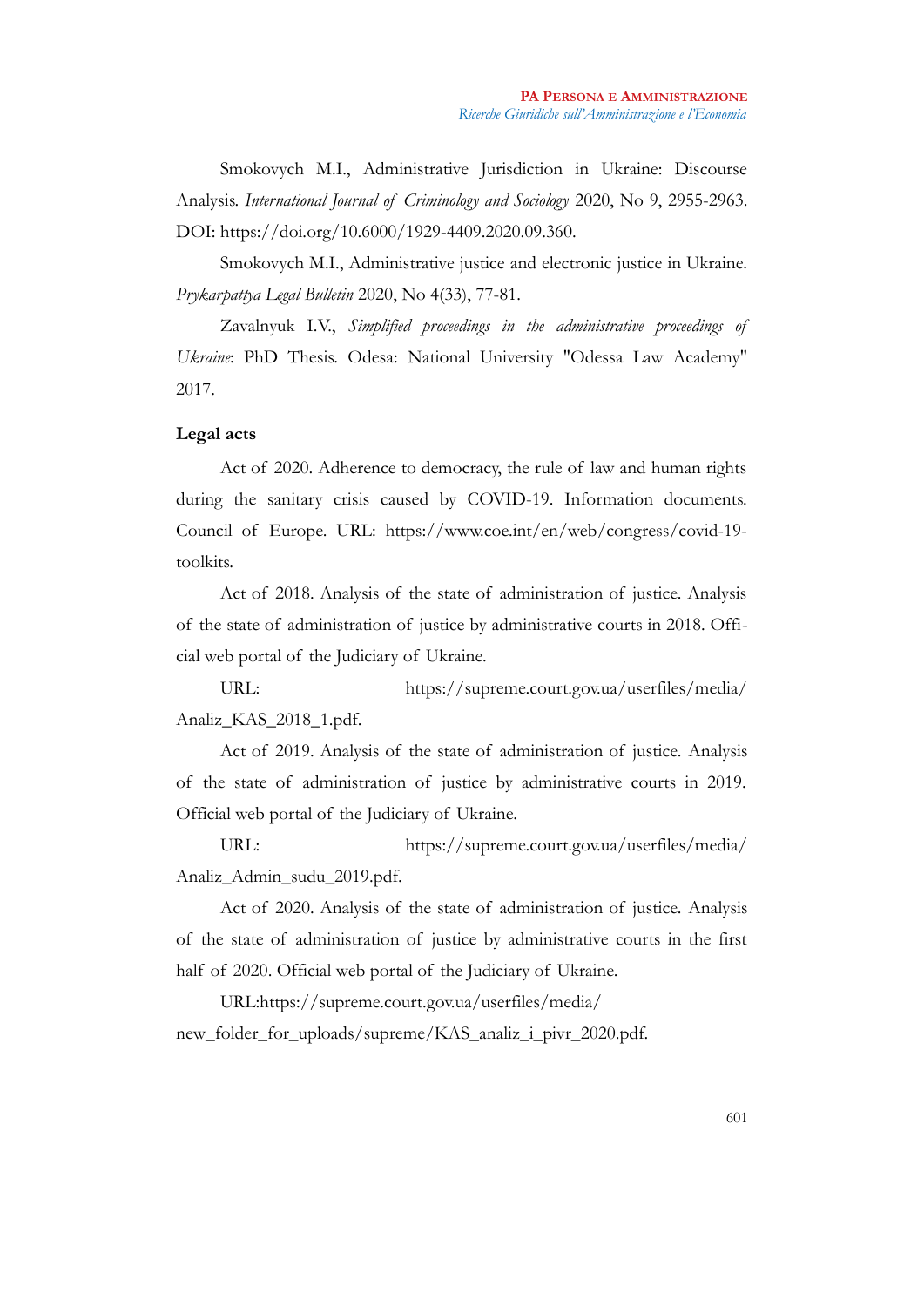Act of 2018. Basic indicators of the court's work for 2018. Official web portal of the Judiciary of Ukraine. URL: https://5aa.court.gov.ua/sud4854/pokazniki-diyalnosti/work\_results/.

Act of 2019. Basic indicators of the court's work for 2019. Official web portal of the Judiciary of Ukraine.URL: https://5aa.court.gov.ua/sud4854/pokazniki-diyalnosti/work\_results/.

Act of 2020. Basic indicators of the court's work for 2020. Official web portal of the Judiciary of Ukraine. URL: https://5aa.court.gov.ua/sud4854/pokazniki-diyalnosti/work\_results/.

Act of 2018-2020. Basic performance indicators of the Kharkiv District Administrative Court. Official web portal of the Judiciary of Ukraine. URL: https://adm.hr.court.gov.ua/sud2070/pokazniki-diyalnosti/piscumki\_roboti/.

Act of 2018. Basic performance indicators of the Third Administrative Court of Appeal for 2018. Official web portal of the Judiciary of Ukraine. URL: https://3aa.court.gov.ua/sud4852/pokazniki-diyalnosti/1/.

Act of 2019. Basic performance indicators of the Third Administrative Court of Appeal for 2019. Official web portal of the Judiciary of Ukraine. URL: https://3aa.court.gov.ua/sud4852/pokazniki-diyalnosti/1/.

Act of 2020. Basic performance indicators of the Third Administrative Court of Appeal for 2020. Official web portal of the Judiciary of Ukraine. URL: https://3aa.court.gov.ua/sud4852/pokazniki-diyalnosti/1/.

Act of 2018. Basic performance indicators. Basic performance indicators of the Administrative Court of Cassation of the Supreme Court for 2018.Official web portal of the Judiciary of Ukraine. URL: https://supreme.court. gov.ua/supreme/pro\_sud/bazovi\_pokazniki/.

Act of 2019. Basic performance indicators. Basic performance indicators of the Administrative Court of Cassation of the Supreme Court for 2019. Official web portal of the Judiciary of Ukraine. Official web portal of the Judicia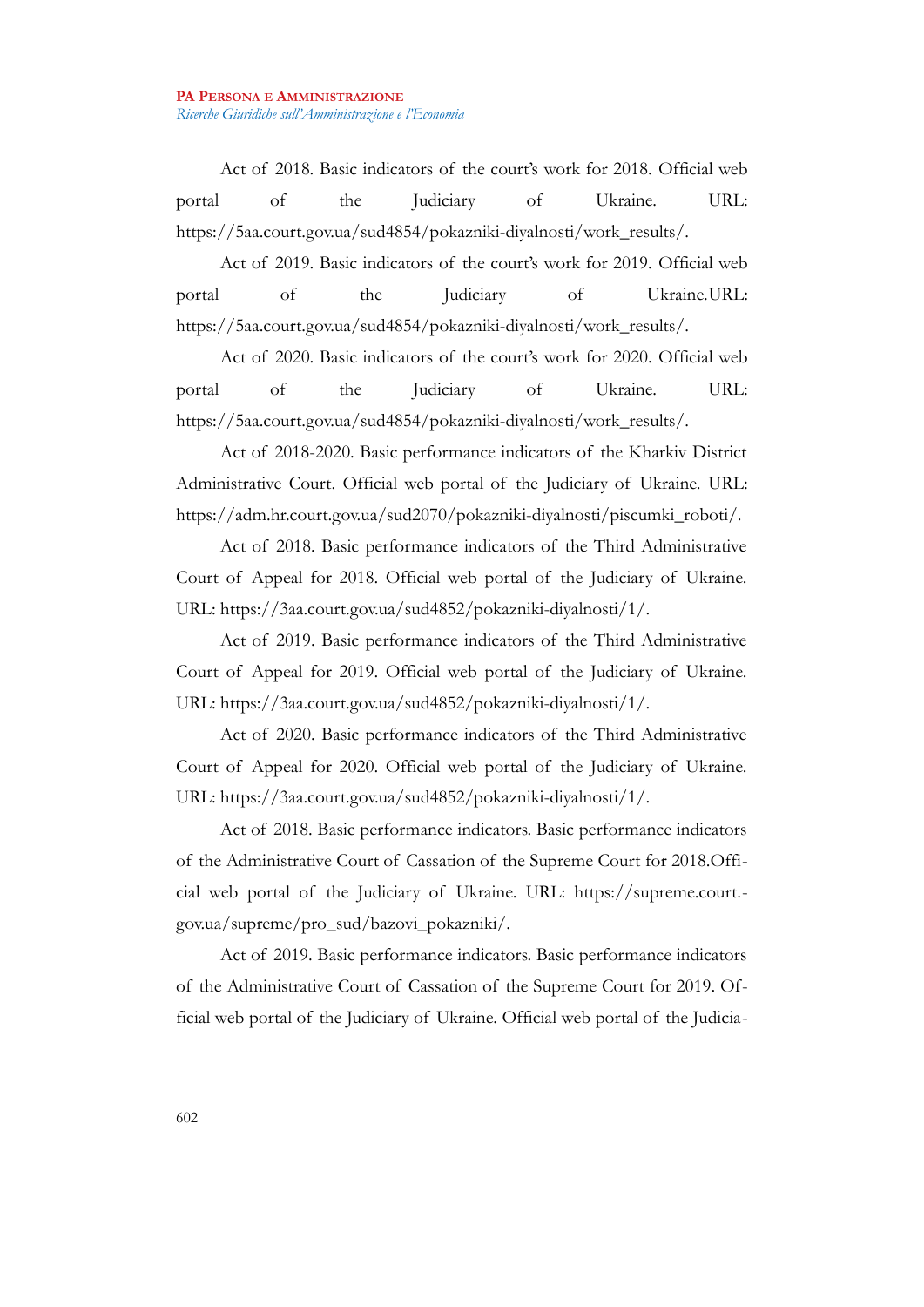ry of Ukraine. URL: https://supreme.court.gov.ua/supreme/pro\_sud/ bazovi\_pokazniki/.

Act of 2020. Basic performance indicators. Basic performance indicators of the Administrative Court of Cassation of the Supreme Court for 2020. Official web portal of the Judiciary of Ukraine. URL: https://supreme.court. gov.ua/supreme/pro\_sud/bazovi\_pokazniki/.

Act of 2005. Code of Administrative Proceedings of Ukraine. Code of Administrative Proceedings of Ukraine dated 06.07.2005 № 2747-IV. Date of update: 15.08.2020. URL: https://zakon.rada.gov.ua/laws/show/2747-15/ ed20200815.

Act of 1996. Constitution of Ukraine. Constitution of 28.06.1996 № 254k / 96-VR. Kiev: Verkhovna Rada.

Act of 2020. Draft Law. Draft Law on Amendments to Certain Legislative Acts to Ensure Phased Implementation of the Unified Judicial Information and Telecommunication System: Draft Law of Ukraine dated 13.08.2020 № 3985. Kiev: Verkhovna Rada.

Act of 1950. Convention. European Convention on Human Rights. URL: https://www.echr.coe.int/Pages/home.aspx?p=basictexts&c=.

Act of 2015. On the Strategy for Reforming the Judiciary. Proceedings and Related Legal Institutions for 2015-2020: Decree of the President of Ukraine. Strategy from 20.05.2015 № 276/2015. URL: https://zakon.rada. gov.ua/laws/show/276/2015.

Act of 1984. Recommendation. Five of the Committee of Ministers to member states on the principles of civil procedure aimed at improving the judicial system №R(84). URL: https://zakon.rada.gov.ua/laws/show/994\_126.

Act of 2009. Recommendation. One of the Committee of Ministers to member states on electronic democracy (e-democracy).

URL:https://www.coe.int/t/dgap/goodgovernance/Activities/K-eyTexts/Recommendations/Recommendation\_CM\_Rec2009\_1\_en\_PDF.pdf.